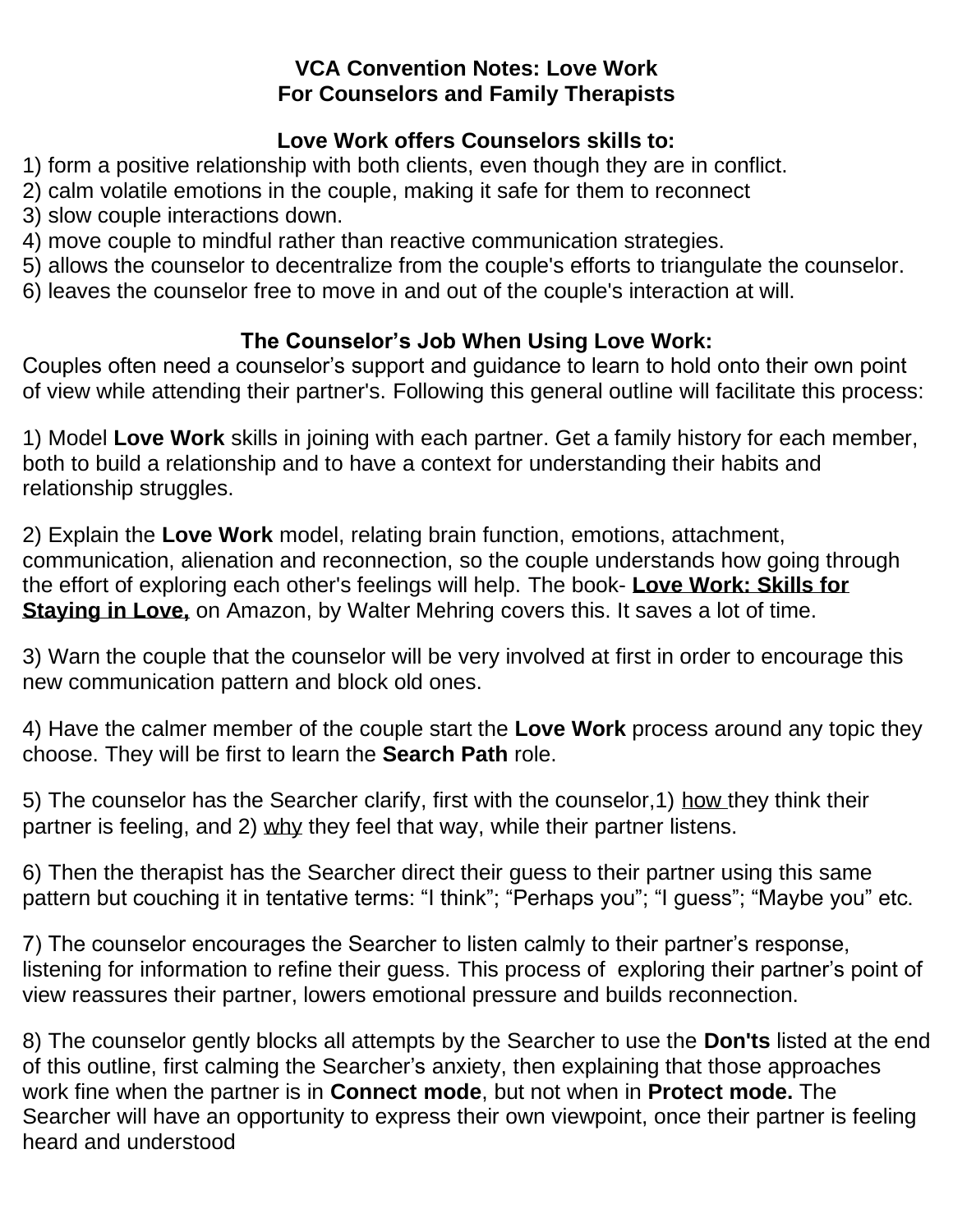9) The counselor prompts the Searcher refine their guess after each response from the partner.

10) After a time, the counselor checks in with the Responding partner to see whether they feel heard and understood.

11) If so, the counselor asks the couple to reverse roles. At this point, the partner takes the Searcher role and the previous Searcher will get to reduce their load of emotional pressure as well.

12) The counselor may have them reverse roles earlier to make sure both have time to release some emotional pressure before the session's end.

13) If the counselor senses the Searcher is reaching their limits of toleration, the counselor can name the Searcher's difficult feelings (or ask the partner how the Searcher might be feeling). Then suggest the couple switch roles, rather than waiting until the partner to feels fully heard and understood.

14) As the couple gets the hang of it, the therapist sits back and lets the couple take control of the process more and more. The counselor may offer insight and direction as needed.

15) At each session's end, the counselor asks the partners:

- 1) what they learned
- 2) how they feel
- 3) explore what their partner did that made a difference.

#### **Common Sense Strategies** *That Don't Work* **When Emotional Pressure Is High**

- 1) Asking questions. (seen as attack)
- 2) Apologizing. (seen as escape)
- 3) Reassuring. (won't be believed)
- 4) Solving the problem. (discounted)
- 5) Evaluating partner. (judgemental)
- 6) Argue or persuading. (judgemental)
- 7) Minimizing feelings: (escaping) exaggerate instead.

8) Using passive tense: (escaping) "Mistakes were made." Instead use the "I" word: "You think I made mistakes."

9) Responding by repeating yourself. (Ignoring new information.)